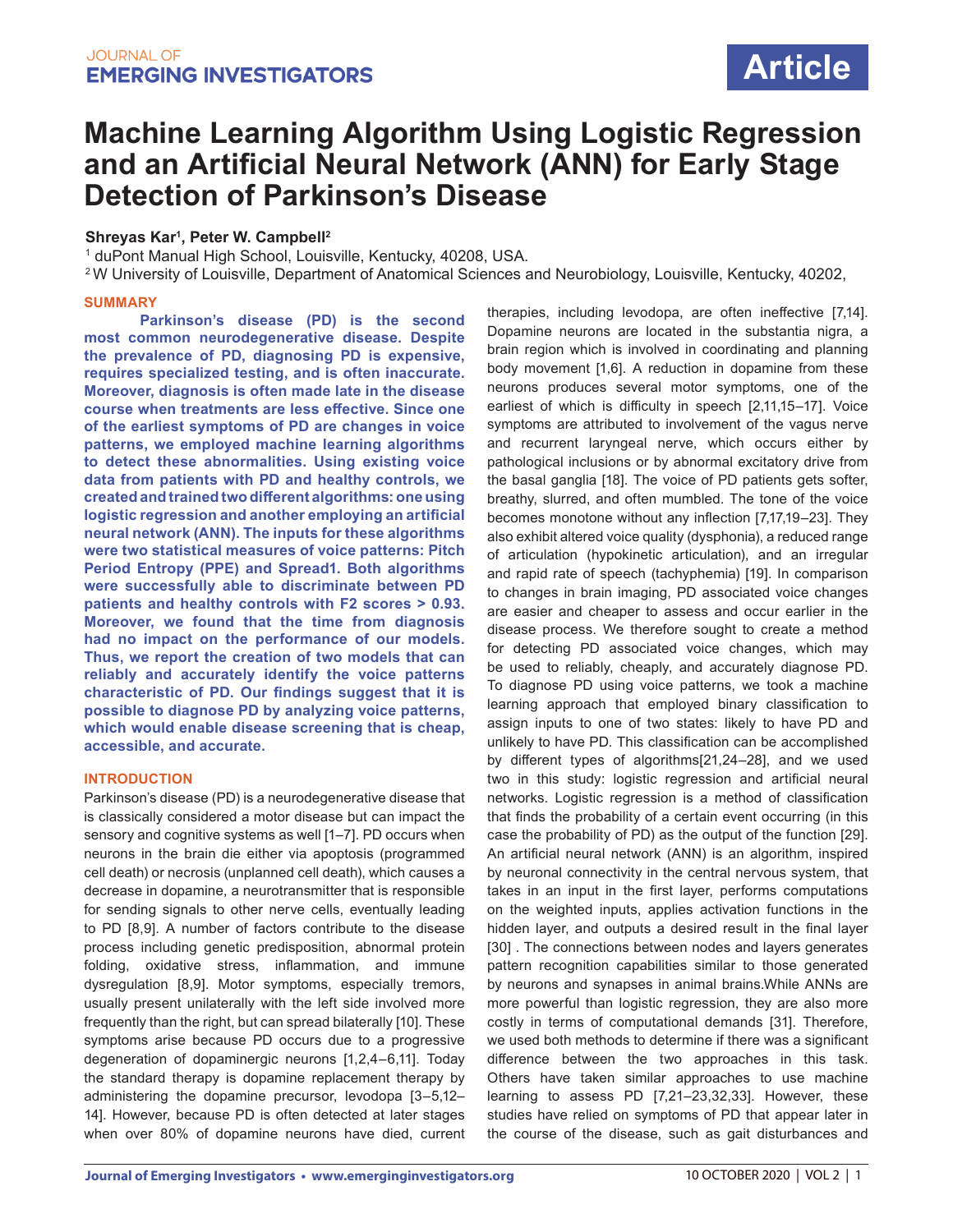tremor. While there have been some studies done on the early detection of PD, most have used algorithms such as support vector machines and data mining, not artificial neural networks [7,21,24–28]. As far as we are aware, this is the first attempt to use an artificial neural network to identify changes in voice characteristics to assist in the diagnosis of PD.

### **DISCUSSION**

Here we report the development of two algorithms that were successfully able to discriminate the voice patterns of PD patients from healthy controls. Both the logistic regression and the artificial neural network (ANN) surpassed our success criteria (F2 > 0.87), and our analysis of the cost function indicates that the logistic regression was more accurate than the ANN. Moreover, the logistic regression had a specificity of 0.70 and a sensitivity of 0.95. Thus, while both algorithms were successful in identifying the voice patterns of PD patients, the ANN was more sensitive and had a higher F2 score.

We also investigated whether the years since diagnosis of PD impacted the function of our logistic regression. We found that the number of false positives and false negatives were similar to our original analysis yet the model poorly discriminated between early and late PD. The model performed similarly in discriminating normal from either early or late PD. This suggests that disease progression did not impact the performance of either model. However, due to how the data were obtained, we could not control for how long patients were in treatment or whether their treatments impacted our model [20]. Since our algorithms are intended to diagnose PD and not necessarily to be used to follow disease progression, the impact of levodopa, other pharmacotherapies, deep brain stimulation, or other therapies are beyond the scope of this study.

Our results support reports from others that machine learning is a promising approach to diagnose PD [7,21–28]. However, as far as we are aware, this is the first use of an ANN to examine voice patterns to diagnose PD. Some researchers have used advanced algorithms to analyze nonvocal data [31,32,39], and our success rate is similar. Others have examined vocal patterns using more traditional analyses [15,22,23,41], but logistic regressions and ANNs are generally preferable because of their ability for automated diagnosis, saving patients time and resources in early diagnosis. Thus, our data extend the field by employing machine learning algorithms to detect changes in vocal patterns.

This study demonstrates a relatively fast and inexpensive method for early stage detection of PD. Such a method can benefit patients as it may enable accurate diagnosis of PD at an earlier stage without expensive imaging [3,4,13,14,16,40]. Earlier diagnosis of PD may allow reevaluation of and improve the efficacy of therapies that have previously failed clinical trials due to use in late stage PD patients [11]. Furthermore, this method of detection can be administered remotely by using voice samples making it suitable for anybody around

the world. This can be used as part of regular health checkup for populations susceptible to PD as this is both affordable and non-invasive. Once detected, a patient can then go through detailed clinical and physical diagnosis and start early treatment to reduce loss of valuable dopaminergic neurons.

### **MATERIALS AND METHODS Data acquisition**

Two voice parameters, Pitch Period Entropy and Spread 1, were used as inputs to the algorithms in this study. These data were obtained using the Machine Learning Repository of University of California Irvine [20]. This dataset is composed of voice samples of 195 voice recordings from 31 people. The voice recordings are comprised of 19 male voices and 12 female voices. The age varies from 46 to 81 with an average age of 66. Out of 31 people, 23 have PD. The number of years since diagnosis with PD varies from 0 to 28 among the PD patients.

### **Machine Learning Algorithms**

Two major machine learning algorithms are used in this study: Logistic Regression and Artificial Neural network (ANN). A programing language called octave, similar to MATLAB, was used to implement these algorithms. Both algorithms were trained and tested using the acquired dataset. 60% of the data was randomly selected for training while the remaining 40% was reserved for testing. Spread 1 and PPE data were loaded into a matrix, termed X, and the status data was loaded into a column vector called Y.

### **Logistic Regression**

The logistic regression was trained on 60% of the data using the flow chart illustrated in Figure 1. The cost function was implemented by using a vectorized version of the cost function for Logistic Regression. Next, in order to use an optimization algorithm, the partial derivatives with respect to each of the features was computed. The partial derivatives were stored in a column vector. After implementing the cost function and the gradients, the *fminunc* algorithm (finding minimum of unconstrained multivariable function) was trained over 100 epochs to find the optimal coefficient values. This algorithm numerically optimizes a multivariable function , in this case, the cost function of logistic regression. Optimal coefficient values (stored in a matrix called θ) are listed in the result section. The data were then normalized using two different techniques: z-score normalization and simple feature scaling normalization. After normalization of the training data, the algorithm was trained again. After logistic regression was implemented, the model was used to classify the test dataset. Prediction was performed by rounding the probability values. The decision boundary that separates the two classes is termed the hypothesis, which is determined by multivariate linear regression  $y = \sum_{i=1}^{n} b_i x_i$  also written as  $y = b^T x$ ).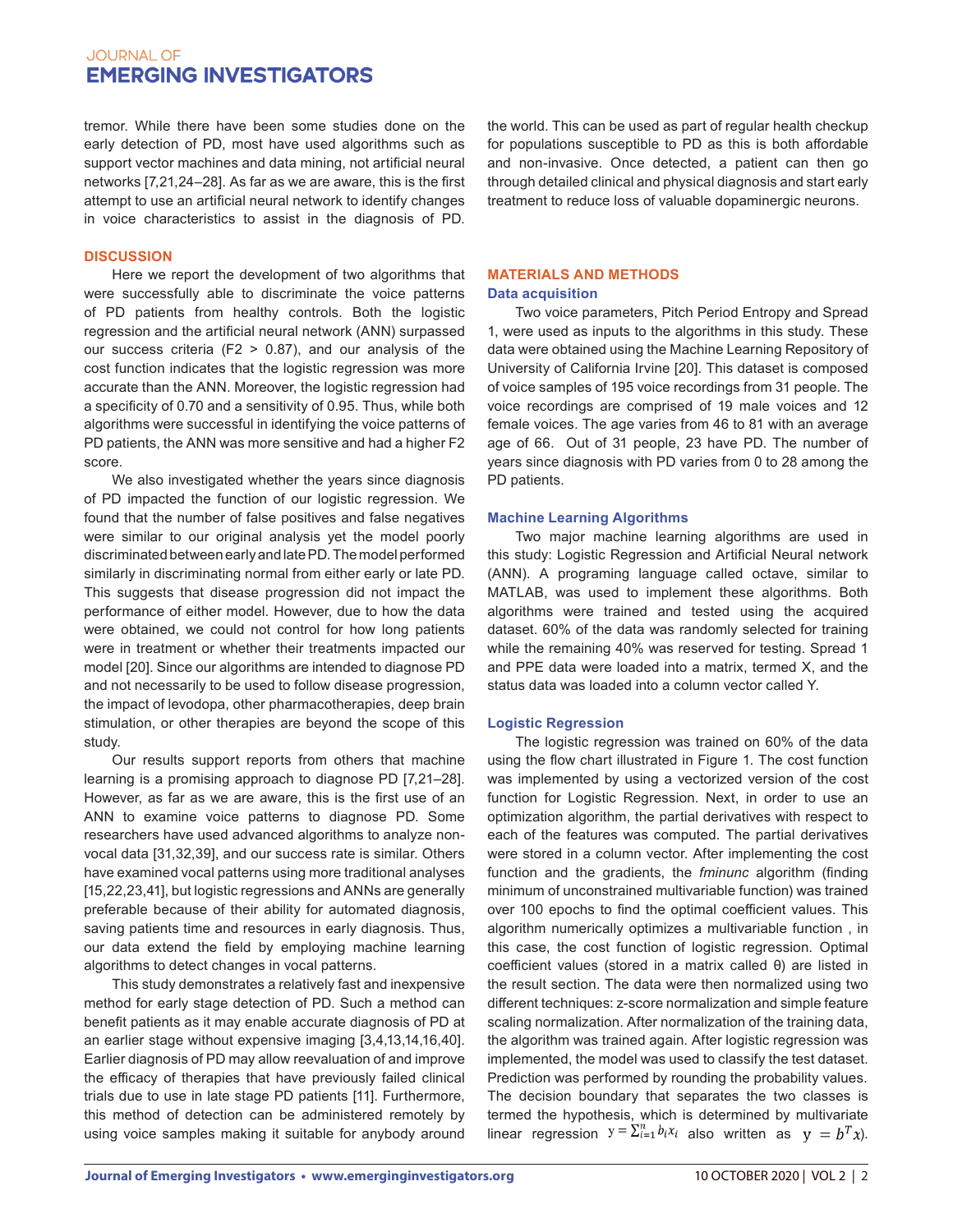Because probability values are always between 0 and 1, the output given by the hypothesis in multivariate linear regression needs to be constrained to output a value between 0 and 1. For this, the equation for multivariate linear regression is plugged into the logistic/sigmoid function, which is represented as:

$$
g(z) = \frac{1}{1+e^{-z}}
$$

If the value of *g*(*bT x*) is greater than or equal 0.5 then the binary classification will output a value of 1, representing a high likelihood to get PD. However, if the value of the binary classification is less than 0.5 then the output will be 0, representing a low likelihood to get PD. The coefficients of the hypothesis are the optimal values such that the cost function is minimized. The cost function for logistic regression [34] is

$$
J(\theta) = -\frac{1}{m} \sum_{i=1}^{m} [y^{(i)}ln (h_{\theta}(x^{(i)})) + (1 - y^{(i)})ln (1 - h_{\theta}(x^{(i)}))]
$$

Where m represents the amount of training examples, y, in this case, represents the status of the Patient (0 for not having PD, and 1 for having PD). *h<sup>θ</sup> (x)* represents the sigmoid function evaluated at a particular x value.

### **Artificial Neural Network (ANN)**



**Figure 1:** Logistic Regression Approach

The cost function for the ANN was implemented using a *for* loop (representing the double summation) over all training examples classes (having PD and not having PD).

$$
J(\theta) = -\frac{1}{m}\sum_{i=1}^{m}\sum_{k=1}^{K} [y_k^{(i)}\ln\left((h_\theta(x^{(i)}))_k\right) + (1-y_k^{(i)})\ln\left(1 - (h_\theta(x^{(i)}))_k\right) + \frac{\lambda}{2m}\sum_{i=1}^{L-1}\sum_{i=1}^{s_i}\sum_{j=1}^{s_i+1} (\theta_{j,i}^{(i)})^2
$$

Taking this sum and plugging it into the sigmoid function produced the value of each activation in the network.  $z^{(n)}$ represented the activation values of the  $n<sup>th</sup>$  layer before plugging into the sigmoid function, while a<sup>(n)</sup> represented the actual (post-sigmoid) activations of the *nth* layer.

After the cost function was implemented, the backpropagation algorithm was implemented to compute the partial derivative with respect to each of the weights (*θ*ij). This was done by first feedforwarding the neural network using a random set of weights (this was done for symmetry breaking). Then for each training example, an error value was computed for each node and accumulated in the *del one* and *del two* matrices. Finally, separate gradient vectors for *θ*(1)and *θ*(2) were computed which were "unrolled" in a vector of partial derivatives, which was used in the optimization process along with the cost function.

As with logistic regression, the fminunc algorithm (with the gradient vector and cost function as inputs) was used to minimize the cost function and train the algorithm to compute the optimal values of the weights. The gradient vector was a column vector with the partial derivatives with respect to all the weight. It was calculated using a backpropagation

algorithm and checked using Gradient checking (an algorithm that computes the partial derivatives numerically).

First, we performed forward propagation to determine the values of all the activations in the network. Next, all the "error" values, represented as *δ*, were calculated as

$$
\delta = (\theta^{(m)})^T \delta^{m+1} . g'(z^{(m)})
$$

except for the last output layer. That layer was determined as the value of the last activation layer subtracted by the value of the actual output.

Next, an accumulation term, ∆, was used to accumulate each of the errors. After this, it can be shown that  $\frac{\partial \theta_{ij}}{\partial \theta_{ij}} = \frac{1}{m} \Delta_{ij}^2$  for the bias terms, and  $\partial \theta_{ij}$   $^{-}$   $\pi^{\Delta_{ij} \, \prime \omega_{ij}}$  for all other terms. While there does exist a simpler formula for  $\frac{\partial}{\partial \theta_{ij}}$  when the regularization term is not accounted for (*λ*= 0) , this term helps prevent overfitting – a phenomenon which occurs when the model performes satisfactory with training data, but fails to generalize to test data – [35], which is of paramount importance in a neural network. This produced the gradient vector that was used as inputs to our optimization algorithm. After this the predict function was implemented by computing both activation values for each training example, and the largest one was the output.

### **Evaluation of Models**

The predicted results are laid down against ground truth to evaluate each model so that True Positive (TP), True Negative (TN), False Positive (FP) and False Negative (FN) values are calculated **(Table 1)**. The general formula for F score is

$$
F_{\beta} = (1 + \beta^2) * \frac{precision * recall}{(\beta^2 * precision) + recall}
$$

where precision is a function of TP and FP: precision = TP/(TP+FP); recall is a function of TP and FN: recall = TP/ (TP+FN); and specificity is a function of TN and FP: specificity  $= TN/(TN+FP)$ .

The algorithms were assessed based on their F2 scores. An F2 score is a weighted average of precision and recall and is used when minimizing the number of false negative cases is of greater importance than minimizing the number of false positive cases. The equation for F2 scores is as follows:

$$
F_2 = 5 * \frac{precision * recall}{4 * precision + recall}
$$

Algorithms were considered successful if F2 is greater than 0.87. This value was chosen because this algorithm is one of high recall, used when minimizing the amount of falsenegative cases are of greater importance than minimizing the amount of false-positive cases [36–38]. Moreover, this value has been used by other researchers to evaluate model success [39].

### **Differentiating between PD stages**

The same models were created for PD stage differentiation. The data set was split into 2 stages based on the 4-year mark. This specific benchmark was used as it is a common benchmark for early and late stage diagnosis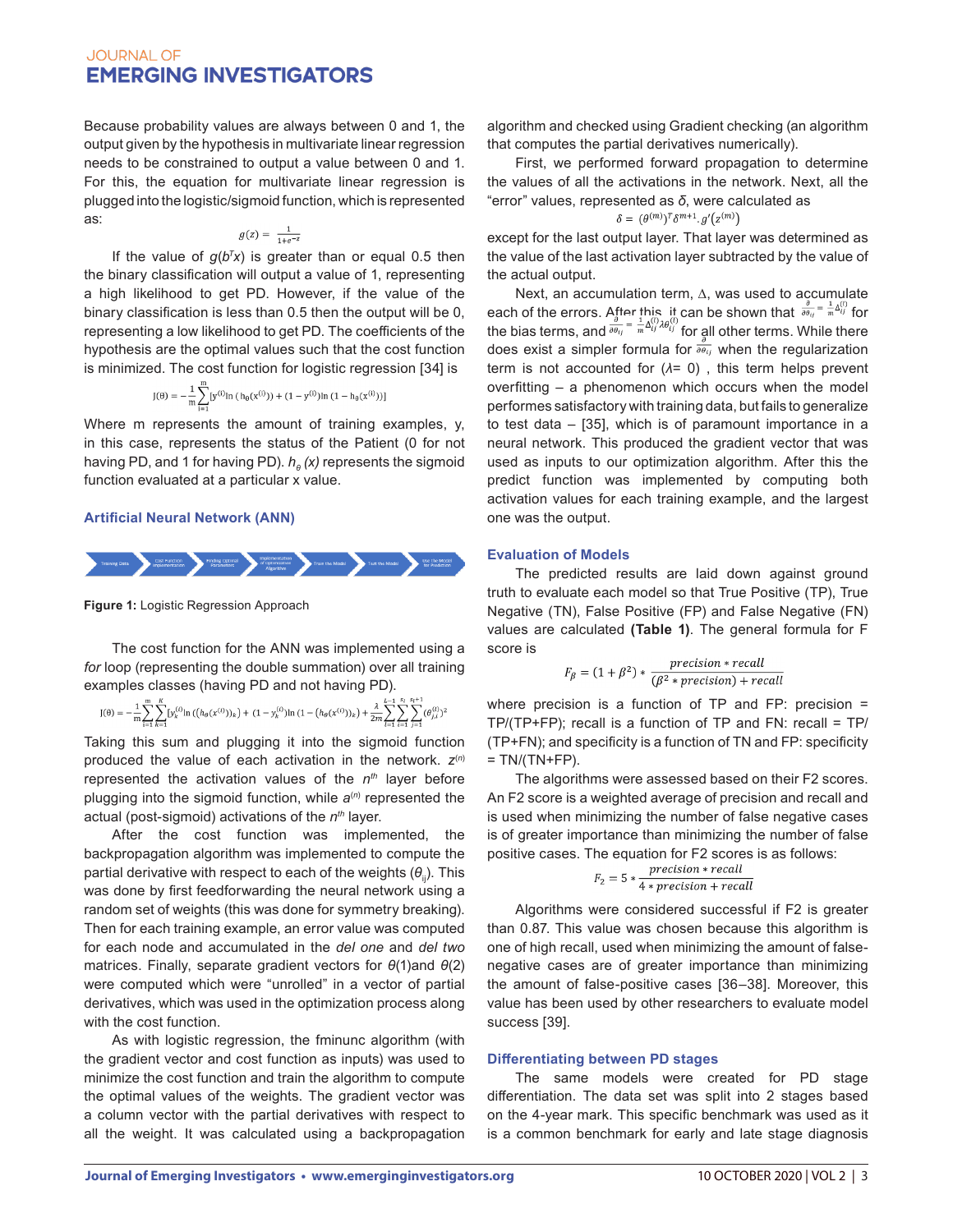[40] . The split data set was evaluated based upon the earlier mentioned F2 score metric.

| True Positive (TP)  | Diagnosed PD vs Actual PD                              |
|---------------------|--------------------------------------------------------|
| False Positive (FP) | Diagnosed PD vs Healthy                                |
|                     | True Negative (TN) Diagnosed Healthy vs Actual Healthy |
|                     | False Negative (FN) Diagnosed Healthy vs Actual PD     |

**Table 1:** Describes the attribute of the confusion matrix

#### **Normalization**

Normalization is the process of converting data into a particular standard scale. This is done so that a data sample of a bigger range is not given additional preference solely due to its size. There exist three most commons forms of data normalization and standardization: Simple Feature scaling, z-scores and min-max normalization. Simple Feature scaling consist of converting the data set into values from 0 to 1. This is done of dividing each value in a column of a data set by the maximum value of the data set. If all the values are either strictly positive or negative then each example can be divided by the largest and smallest value respectively in the data set. *Z*-score normalization (more formally written as *z*-score standardization) is a method of normalization wherein each training example is converted into its respective *z*-score. This in turn converts the data set into one with a mean of 0 and a standard deviation of 1. This is done without changing the original shape distribution of the data set. The formula to calculate the z-score for a training example is given by the following equation:

Where  $z_i$  is the transformed value of the training example

*μ*. epresents the mean of the data set and *α* represents the standard deviation of the data set.

#### **Results**

We constructed two different models to diagnose PD using two measures of voice patterns: Spread1 and PPE. These data were obtained from the Machine Learning Repository of University of California Irvine [20]. Both algorithms were trained on a random sample of 60% of the dataset and tested on the remaining 40%.

#### **Logistic Regression**

The first algorithm we trained was a logistic regression. We first normalized the data by converting raw values into respective z-scores and then dividing by the largest absolute value. This algorithm also uses three coefficient values that are stored in a matrix called Theta **(Table 2)**. Theta (1) has the constant value, Theta (2) has the coefficient values for Spread1 and Theta (3) has coefficient values for PPE. Using these values our logistic regression failed to pass the 0.87 threshold on the training data.

Therefore, we applied feature normalization to put

Spread1 and PPE values in the same scale. This was done in two ways. Firstly, this was done by converting each number in a data set to its respective *z*-score , thus, normalizing the data set. In the second type of normalization, division, both data sets were divided by the highest absolute valued number in their respective data set. Then the absolute values of all numbers were taken after division. When the model was trained with the above normalized values, a different matrix for Theta was found **(Table 2)**.

|         | Initial Values | Z-Score<br>Normalized | Divided<br>Normalized |
|---------|----------------|-----------------------|-----------------------|
| Theta 1 | 11.0235        | 2.43125               | 16.45383              |
| Theta 2 | 1.7788         | 2.60668               | 16.97537              |
| Theta 3 | 7.2889         | $-0.13596$            | $-0.49524$            |

**Table 2:** Theta Matrix for Logistic Regression

After these measures, prediction was performed with the test data and the algorithm achieved a F2 score of 0.93 **(Table 3).** Within the 78 voice patterns tested, the logistic regression achieved a specificity of 0.70 and a sensitivity of 0.95. The calculated F2 score of 0.93 was well above our threshold of 0.87 and indicates that this algorithm could successfully discriminate PD voice patterns. This is evidenced by our receiver-operator curve **(ROC; Figure 3),** which shows high specificity over various threshold values.



**Figure 3:** ROC Curve for Logistic Regression

#### **Artificial Neural Network (ANN)**

Initially, we implemented an ANN with one hidden layer. The ANN had two controllable matrices of weights (Theta), which were optimized using the fminunc algorithm and randomly initialized for symmetry breaking. After training, the model produced optimized weights **(Figure 2)**. The result of ANN with one hidden layer is in table 3.

The ANN with one hidden layer did not achieve the success criteria **(Table 3)**. To make the model more accurate and robust, we added an additional hidden layer. This layer was comprised of 4 activation units and a bias unit, and forward and backward propagation were performed to train the algorithm producing different optimized weights **(Figure 4)**.

Using the ANN with two hidden layers, our model passed the success criteria on the test data achieving an F2 score of 0.94 (table 3). The sensitivity of this model was 0.96,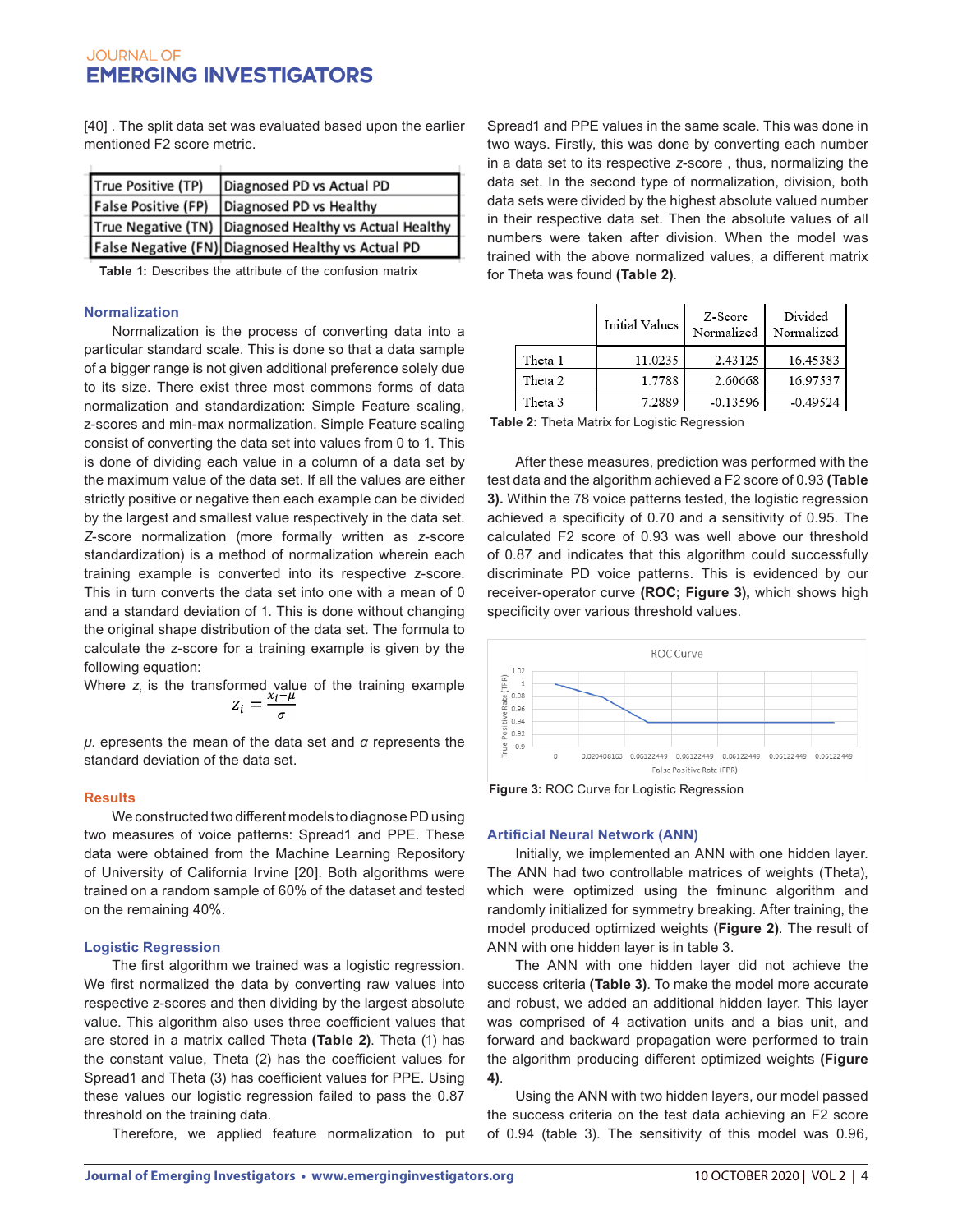the specificity was 0.61 using 78 voice patterns. The ROC curve **(Figure 5)** demonstrates high specificity over various threshold values.



**Figure 2:** Weights and activations of ANN with single hidden layer

|                           | Logistic<br>Regression | <b>ANN</b><br>1-Layer | <b>ANN</b><br>2-Layers |
|---------------------------|------------------------|-----------------------|------------------------|
| <b>Total Test Data</b>    | 78                     | 78                    | 78                     |
| TP                        | 54                     | 53                    | 53                     |
| FP                        | 7                      | $\overline{2}$        | 9                      |
| TN                        | 14                     | 12                    | 14                     |
| FN                        | 3                      | 11                    | 2                      |
| Precision                 | 0.89                   | 0.96                  | 0.85                   |
| <b>Recall/Sensitivity</b> | 0.95                   | 0.83                  | 0.96                   |
| <b>Specificity</b>        | 0.70                   | 0.86                  | 0.61                   |
| F1 Score                  | 0.92                   | 0.89                  | 0.91                   |
| <b>F2 Score</b>           | 0.93                   | 0.85                  | 0.94                   |

**Table 3:** Summary Data from Models



**Figure 4:** Weights and activations of ANN with two hidden layers

### **Differentiating between PD stages**

PD is a neurodegenerative disease with multiple stages [2,4,5,7,12,14,16,36]. Therefore, we wanted to determine if the length of PD diagnosis had an impact on our model's performance. Patients with PD typically exhibit a response to L-DOPA therapy, as well as L-DOPA induced dyskinesias, within four years of diagnosis [40]. Moreover, the earliest that

patients reached stage three of the disease was at 4 years [40], suggesting that a 4-year cutoff would differentiate early PD from late PD. Additionally, there are other neurodegenerative diseases, that while similar to PD in presentation, exhibit poor responses to L-DOPA (e.g. progressive supranuclear palsy, corticobasal degeneration) that are typically identified by this point in time [11]. Therefore, we divided patients into groups who had a PD diagnosis for less than 4 years or more than 4 years to determine if our results were confounded by disease stage.



**Figure 5:** ROC Curve of ANN with two hidden layers.

We examined whether the logistic regression (used above) would perform differently on this divided dataset. The amount of true positive and false positive cases in the result for the test case when the algorithm was run was approximately the same. When the Logistic Regression was run to distinguish between the 65 PD patients who are below 4 years and above 4 years since diagnosis, with 49.2 % true positive, 47.7% false positive, 1.5% true negative and 1.5 %false negative were observed. This suggests that PPE and Spread1 are robust indicators and consistent indicators of PD and that our models were not impacted by the stage of PD. However, because there was little variability in these voice metrics, the logistic regression classifier performed poorly in identifying early PD from late PD (approximately 50% training accuracy, in this case). In other words, PPE and Spread1 values do not change significantly over time. Thus, this lack of variability means that the earlier stated algorithms can be used for detection at early stages.

**Received:** January 6, 2020 **Acccepted:** September 13, 2020 **Published:** October 10, 2020

### **REFERENCES**

1. Wichmann, Thomas, and Mahlon R. DeLong. "Neurotransmitters and Disorders of the Basal Ganglia." Basic *Neurochemistry*, 2012, doi:10.1016/B978-0-12-374947- 5.00049-3.

2. Kalia, Lorraine V., and Anthony E. Lang. "Parkinson's Disease." *The Lancet*, 2015, doi:10.1016/S0140-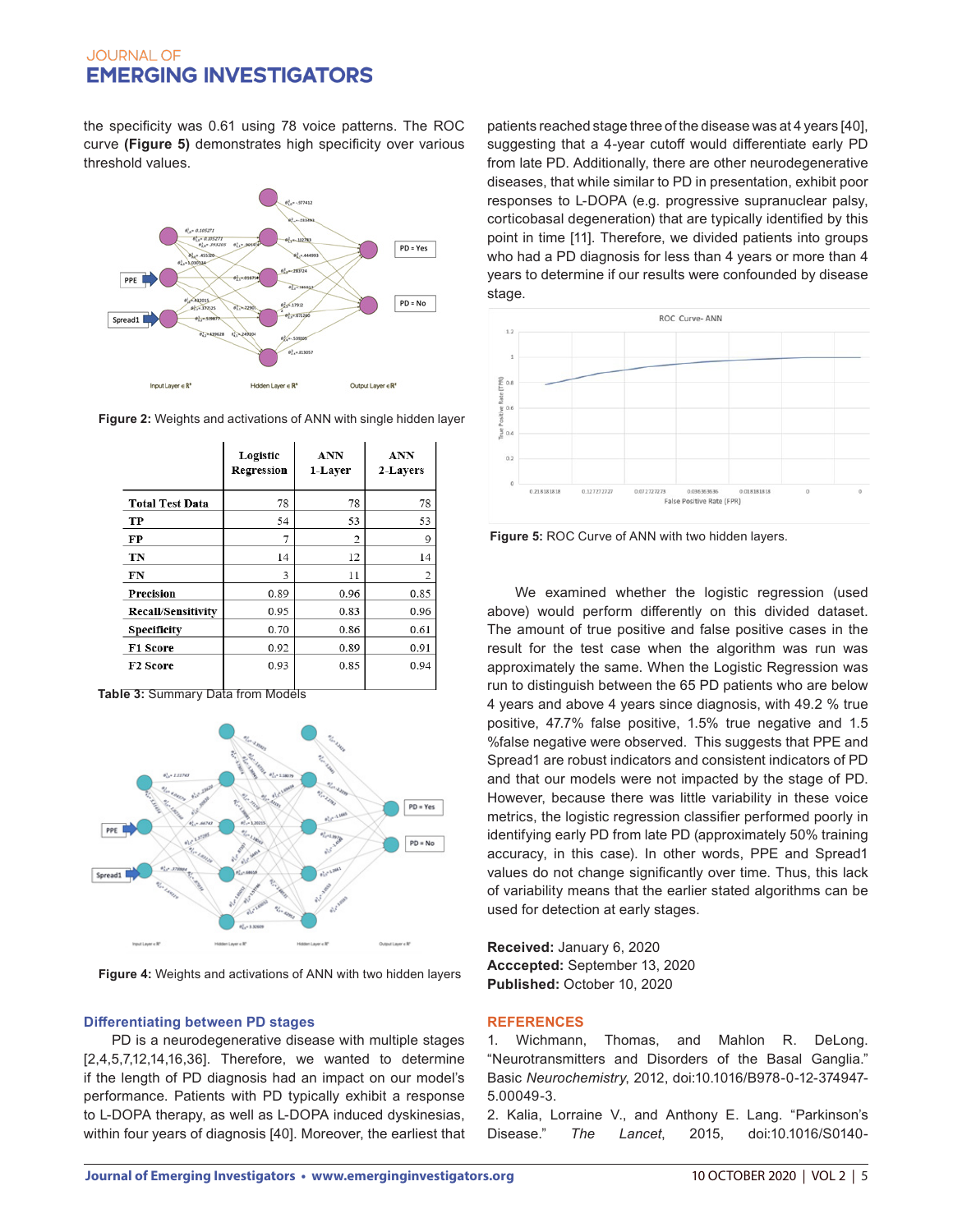#### 6736(14)61393-3.

3. Chaudhuri, K. Ray, et al. "Non-Motor Symptoms of Parkinson's Disease: Diagnosis and Management." *Lancet*  Neurology, 2006, doi:10.1016/S1474-4422(06)70373-8.

4. Pedrosa, David J., and Lars Timmermann. "Review: Management of Parkinson's Disease." *Neuropsychiatric Disease and Treatment,* 2013, doi:10.2147/NDT.S32302.

5. Olanow, C. Warren. "Levodopa: Effect on Cell Death and the Natural History of Parkinson's Disease." *Movement Disorders,* 2015, doi:10.1002/mds.26119. 6. Sonne, James, and Morris R. Beato. "Neuroanatomy, Substantia Nigra." *StatPearls,* 2018.

7. Bhat, Shreya, et al. "Parkinson's Disease: Cause Factors, Measurable Indicators, and Early Diagnosis." *Computers in Biology and Medicine*, 2018, doi:10.1016/j. compbiomed.2018.09.008.

8. Venderova, Katerina, and David S. Park. "Programmed Cell Death in Parkinson's Disease." *Cold Spring Harbor Perspectives in Medicine,* 2012, doi:10.1101/cshperspect. a009365.

9. Farooqui, Tahira, and Akhlaq A. Farooqui. "Lipid-Mediated Oxidative Stress and Inflammation in the Pathogenesis of Parkinson's Disease." *Parkinson's Disease,* 2011, doi:10.4061/2011/247467.

10. Heinrichs-Graham, Elizabeth, et al. "The Cortical Signature of Symptom Laterality in Parkinson's Disease." *NeuroImage*: Clinical, 2017, doi:10.1016/j.nicl.2017.02.010.

11. Ropper, Allan H., and Robert H. Brown. "Abnormalities of Movement and Posture Due to Disease of the Basal Ganglia." *Adams and Victor's Principles of Neurology,* 2005, doi:10.1036/0071469710.

12. Hornykiewicz, Oleh. "A Brief History of Levodopa." *Journal of Neurology*, 2010, doi:10.1007/s00415-010-5741-y.

13. Connolly, Barbara S., and Anthony E. Lang. "Pharmacological Treatment of Parkinson Disease: A Review." *JAMA - Journal of the American Medical Association,* 2014, doi:10.1001/jama.2014.3654.

14. Goldenberg, Marvin M. "Medical Management of Parkinson's Disease." *P and T,* 2008.

15. Trancoso, Isabel, et al. "Analysing Speech for Clinical Applications." *Lecture Notes in Computer Science* (Including Subseries Lecture Notes in Artificial Intelligence and Lecture Notes in Bioinformatics), 2018, doi:10.1007/978-3-030- 00810-9\_1.

16. Nutt, John G., and G. Frederick Wooten. "Diagnosis and Initial Management of Parkinson's Disease." *New England Journal of Medicine*, 2005, doi:10.1056/NEJMcp043908.

17. Goberman, Alexander M., and Michael Blomgren. "Parkinsonian Speech Disfluencies: Effects of L-Dopa-Related Fluctuations." *Journal of Fluency Disorders,* 2003, doi:10.1016/S0094-730X(03)00005-6.

18. Erman, Audrey B., et al. "Disorders of Cranial Nerves IX and X." *Seminars in Neurology,* 2009, doi:10.1055/s-0028-1124027. 19. Cannito, Michael P., et al. "Vocal Aging and Adductor Spasmodic Dysphonia: Response to Botulinum Toxin Injection." *Clinical Interventions in Aging,* 2008, doi:10.2147/ cia.s1416.

20. Little, Max, et al. "Exploiting Nonlinear Recurrence and Fractal Scaling Properties for Voice Disorder Detection." *Nature Precedings*, 2007, doi:10.1038/npre.2007.326.1.

21.Belić, M., et al. "Artificial Intelligence for Assisting Diagnostics and Assessment of Parkinson's Disease—A Review." *Clinical Neurology and Neurosurgery,* 2019, doi:10.1016/j.clineuro.2019.105442.

22. Erdogdu Sakar, Betul, et al. "Analyzing the Effectiveness of Vocal Features in Early Telediagnosis of Parkinson's Disease." *PloS One*, 2017, doi:10.1371/journal.pone.0182428. 23. Lahmiri, Salim, et al. "Performance of Machine Learning Methods in Diagnosing Parkinson's Disease Based on Dysphonia Measures." *Biomedical Engineering Letters*, 2018, doi:10.1007/s13534-017-0051-2.

24.Dinov, Ivo D., et al. "Predictive Big Data Analytics: A Study of Parkinson's Disease Using Large, Complex, Heterogeneous, Incongruent, Multi-Source and Incomplete Observations." *PLoS ONE*, 2016, doi:10.1371/journal.pone.0157077.

25. Adams, Warwick R. "High-Accuracy Detection of Early Parkinson's Disease Using Multiple Characteristics of Finger Movement While Typing." *PLoS ONE,* 2017, doi:10.1371/ journal.pone.0188226.

26. Bratić, Brankica, et al. "Machine Learning for Predicting Cognitive Diseases: Methods, Data Sources and Risk Factors." *Journal of Medical Systems*, 2018, doi:10.1007/ s10916-018-1071-x.

27. Rovini, Erika, et al. "Comparative Motor Pre-Clinical Assessment in Parkinson's Disease Using Supervised Machine Learning Approaches." *Annals of Biomedical Engineering*, 2018, doi:10.1007/s10439-018-2104-9.

28. Cavallo, Filippo, et al. "Upper Limb Motor Pre-Clinical Assessment in Parkinson's Disease Using Machine Learning." *Parkinsonism and Related Disorders*, 2019, doi:10.1016/j. parkreldis.2019.02.028.

29. Bhattacharyya, Saptashwa. "'Logit' of Logistic Regression; Understanding the Fundamentals." *Medium - Towards Data Science*, 2018, towardsdatascience.com/logit-of-logisticregression-understanding-the-fundamentals-f384152a33d1.

30. Chauhan, Nagesh Singh. "Introduction to Artificial Neural Networks (ANN)." *Medium - Towards Data Science,* 2019, towardsdatascience.com/introduction-to-artificial-neuralnetworks-ann-1aea15775ef9.

31. Parsaeian, M., et al. "Comparison of Logistic Regression and Artificial Neural Network in Low Back Pain Prediction: Second National Health Survey." *Iranian Journal of Public Health*, 2012.

32. Tsoulos, Ioannis G., et al. "Application of Machine Learning in a Parkinson's Disease Digital Biomarker Dataset Using Neural Network Construction (NNC) Methodology Discriminates Patient Motor Status." *Frontiers in ICT*, 2019, doi:10.3389/fict.2019.00010.

33. Tucker, Conrad, et al. "A Data Mining Methodology for Predicting Early Stage Parkinson's Disease Using